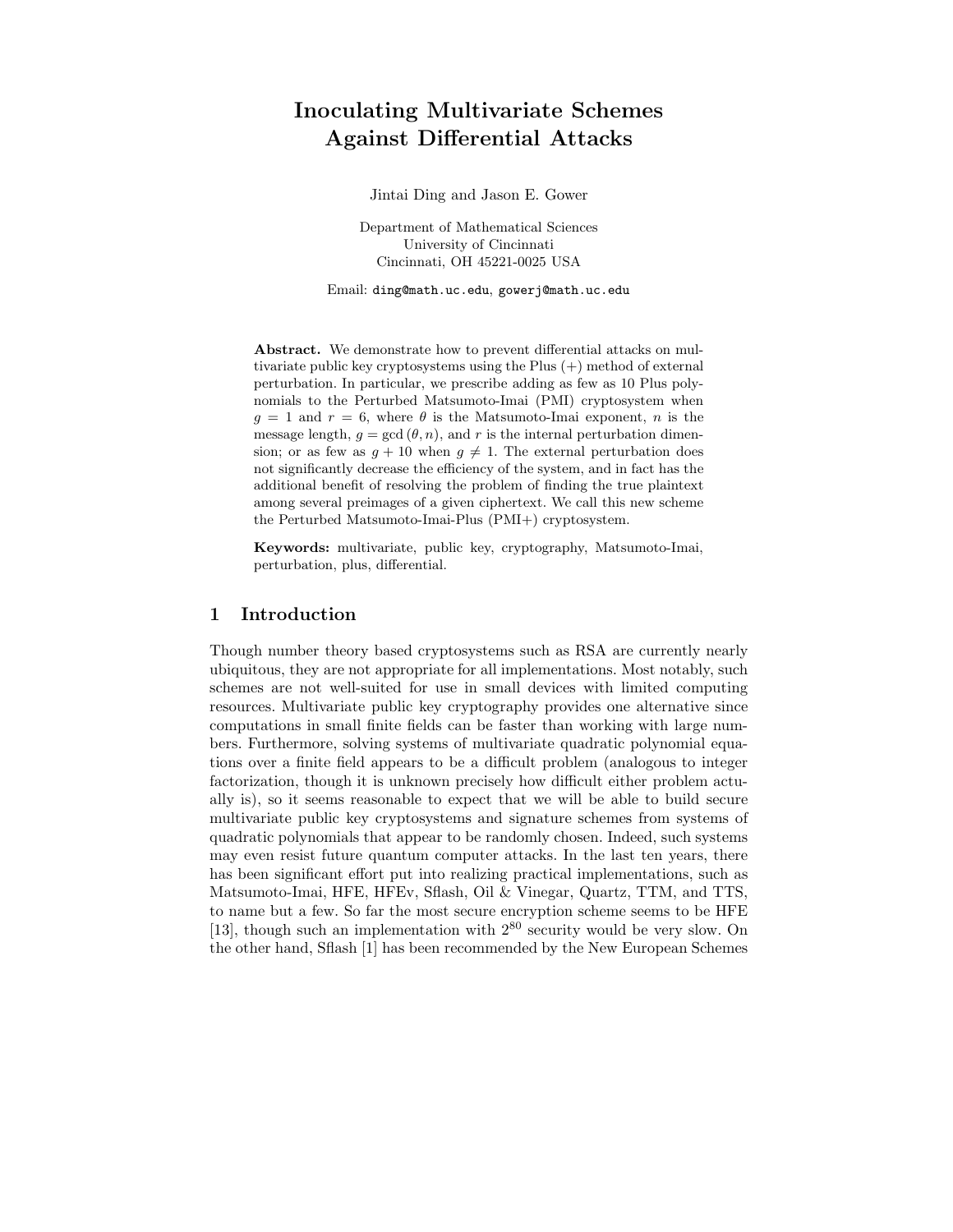for Signatures, Integrity, and Encryption (NESSIE, [11]) as a signature scheme for constrained environments.

Internal perturbation was recently introduced by Ding [3] as a general method to improve the security of multivariate public key cryptosystems. Roughly speaking, the idea is to "internally perturb" the system using a randomly chosen subspace of small dimension to create "noise" to be added to the system so that the resulting system still works efficiently and is much more difficult to break. The first application of this method was to the Matsumoto-Imai (MI) cryptosystem [10], a system that is otherwise vulnerable to the linearization attack [12]. The resulting system, called the perturbed Matsumoto-Imai cryptosystem (PMI), is slower as one needs to go through a search process on the perturbation space, though it is much faster than a 1024-bit implementation of RSA [15]. However, the recent attack of Fouque, Granboulan, and Stern [8] has shown that PMI is insecure. The basic idea of this attack is to use differentials to create a test for membership in the subset  $K$  of plaintexts that produce no noise. Once  $K$ is known, one can effectively "denoise" the system and thereby eliminate the internal perturbation. The linearization attack can then be applied to break the system as in the case of MI.

#### 1.1 Our Results

In this paper we will show that PMI is easily protected from this attack by adding a small amount of external perturbation in the form of Plus  $(+)$  polynomials [14]. To put things in more concrete terms, let  $q = \gcd(\theta, n)$ , where  $\theta$  is the Matsumoto-Imai exponent and  $n$  is the message length. Then by adding as few as 10 Plus polynomials to PMI when  $g = 1$  and  $r = 6$ , or as few as  $g + 10$  when  $g \neq 1$ , we will have a new scheme that resists the differential attack. The resulting scheme, called the Perturbed Matsumoto-Imai-Plus (PMI+) cryptosystem, uses the externally added random quadratic polynomials to create a situation in which almost all plaintexts satisfy the test for membership used in the differential attack on PMI. Not only is PMI+ then protected from the differential attack, we can use the theory of Markov chains to pick an optimal amount of perturbation so that the resulting efficiency degradation is slight. Moreover, the extra Plus polynomials can be used to solve the problem of finding the true plaintext from among several preimages of a given ciphertext.

## 1.2 Outline of the Paper

The remainder of this paper is organized as follows. After briefly recalling MI and PMI in Section 2.2, we describe the differential attack on PMI in Section 3. We show how to protect PMI from the differential attack in Section 4, and discuss how to use the theory of Markov chains to choose the optimal amount of external perturbation in the form of Plus polynomials. We conclude the paper in Section 5.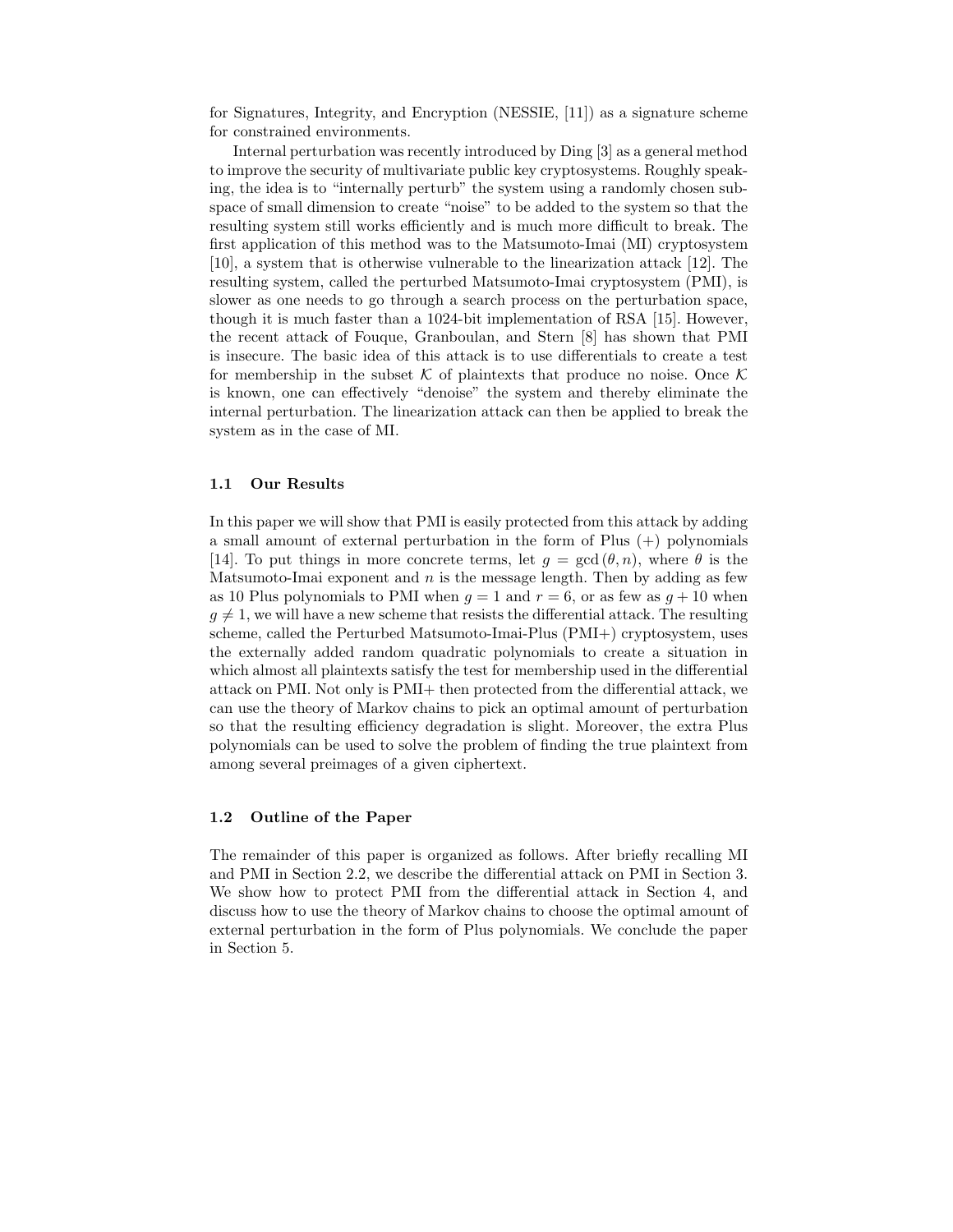## 2 Matsumoto-Imai and Perturbed Matsumoto-Imai

In this section we provide a brief description of the Matsumoto-Imai cryptosystem, its variant, the Perturbed Matsumoto-Imai cryptosystem, and the most serious non-differential attacks on each.

#### 2.1 Matsumoto-Imai

Let k be a finite field of size q and characteristic two, and fix an irreducible polynomial of  $g(x) \in k[x]$  of degree n. Then  $K = k[x]/(g(x))$  is an extension of degree n over k. We also have a k-vector space isomorphism  $\phi: K \longrightarrow k^n$  defined by  $\phi(a_0+\cdots+a_{n-1}x^{n-1})=(a_0,\ldots,a_{n-1})$ . Fix  $\theta$  so that gcd  $(1+q^{\theta},q^{n}-1)=1$ and define  $F: K \longrightarrow K$  by

$$
F(X) = X^{1+q^{\theta}}.
$$

Then F is invertible and  $F^{-1}(X) = X^t$ , where  $t(1 + q^{\theta}) \equiv 1 \mod q^n - 1$ . Define the map  $\tilde{F}: k^n \longrightarrow k^n$  by  $\tilde{F}(x_1, \ldots, x_n) = \phi \circ F \circ \phi^{-1}(x_1, \ldots, x_n) =$  $(\tilde{F}_1, \ldots, \tilde{F}_n)$ . In this case, the  $\tilde{F}_i(x_1, \ldots, x_n)$  are quadratic polynomials in the variables  $x_1, \ldots, x_n$ . Finally, let  $L_1$  and  $L_2$  be two randomly chosen invertible affine transformation over  $k^n$  and define  $\bar{F}: k^n \longrightarrow k^n$  by

$$
\bar{F}(x_1,...,x_n) = L_1 \circ \tilde{F} \circ L_2(x_1,...,x_n) = (\bar{F}_1,...,\bar{F}_n).
$$

The public key of the Matsumoto-Imai cryptosystem (referred to as  $C^*$  or MI) consists of the polynomials  $\bar{F}_i(x_1,\ldots,x_n)$ . See [10] for more details.

#### 2.2 Perturbed Matsumoto-Imai

Fix a small integer  $r$  and randomly choose  $r$  invertible affine linear functions  $z_1, \ldots, z_r$ , written

$$
z_j(x_1,\ldots,x_n)=\sum_{i=1}^n\alpha_{ij}x_i+\beta_j,
$$

for  $j = 1, \ldots, r$ . This defines a map  $Z : k^n \longrightarrow k^r$  by  $Z(x_1, \ldots, x_n) = (z_1, \ldots, z_r)$ . Randomly choose *n* quadratic polynomials  $f_1, \ldots, f_n$  in the variables  $z_1, \ldots, z_r$ . The  $f_i$  define a map  $f : k^r \longrightarrow k^n$  by  $f(z_1, \ldots, z_r) = (f_1, \ldots, f_n)$ . Define  $\tilde{f}: k^n \longrightarrow k^n$  by  $\tilde{f} = f \circ Z$ , and  $\overline{\overline{F}}: k^n \longrightarrow k^n$  by

$$
\bar{\bar{F}} = \tilde{F} + \tilde{f}.
$$

The map  $\bar{\bar{F}}$  is called the perturbation of  $\tilde{F}$  by  $\tilde{f}$ , and as with MI, its components are quadratic polynomials in the variables  $x_1, \ldots, x_n$ . Finally, define the map  $\hat{F}: k^n \longrightarrow k^n$  by

$$
\hat{F}(x_1,...,x_n) = L_1 \circ \bar{F} \circ L_2(x_1,...,x_n) = (y_1,...,y_n),
$$

where the  $L_i$  are randomly chosen invertible affine maps on  $k^n$ . The public key of the Perturbed Matsumoto-Imai (PMI) cryptosystem consists of the components  $y_i$  of  $\hat{F}$ . See [3] for more details.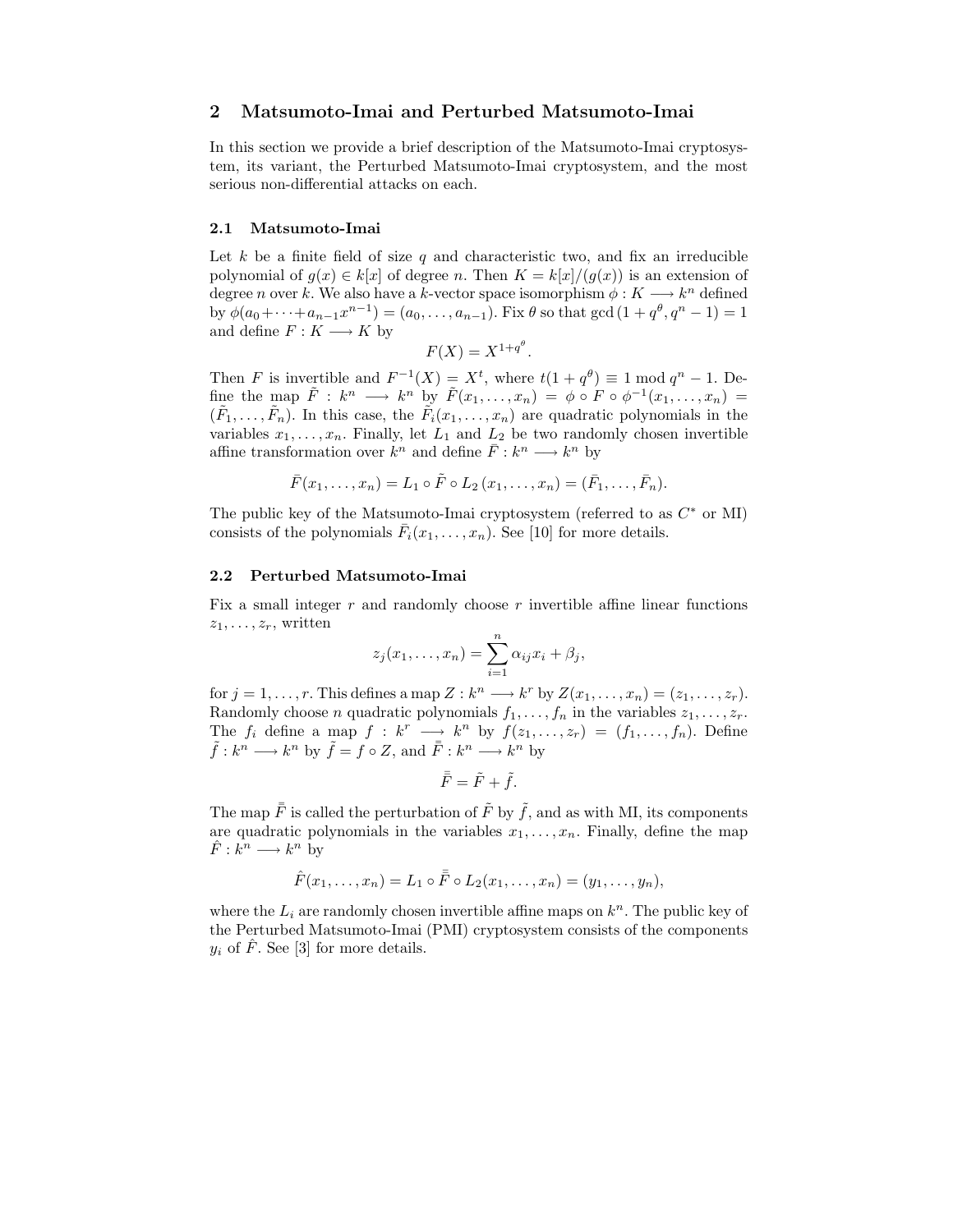Although for MI there is a bijective correspondence between plaintext and ciphertext, PMI does not enjoy this property. Indeed, for a given ciphertext  $c \in k^n$ ,  $\hat{F}^{-1}(c)$  may have as many as  $q^r$  elements, though we may add some redundancy to the plaintext in order to distinguish it from the other preimages.

#### 2.3 Non-Differential Attacks on MI and PMI

Patarin's linearization attack [12] is the most successful attack against MI, and it is clear that it cannot be used to attack a general PMI with a reasonable r. However, Gröbner bases algorithms, such as Faugère's  $F_4$  [6], can be used to attack any multivariate scheme. Though the exact running time complexity is unknown, there is evidence [5] which strongly suggests that PMI is resistant to attacks using  $F_4$ . More specifically, experiments from [5] indicate that within a reasonably range of  $n$ , a polynomial model is appropriate for predicting the security of PMI with  $r < 6$ , while an exponential model is appropriate for  $r \geq 6$ . For example, the exponential model is used to predict a security level of  $2^{160}$ against  $F_4$  for instances of PMI with parameters  $(q, n, r, \theta) = (2, 136, 6, 40)$ .

In the next section we will recall the new differential attack of Fouque, Granboulan, and Stern [8]. Both MI and PMI as previously described are susceptible to this attack. In particular, it is claimed that this attack applied to PMI will have a computation complexity of at most  $2^{49}$  binary operations.

## 3 Differential Attack on PMI

We begin by establishing the notation used in the sequel; see [8] for proofs of quoted results. For each plaintext message  $v \in k<sup>n</sup>$ , define the differential

$$
L_v(x) = \hat{F}(x+v) + \hat{F}(x) + \hat{F}(v) + \hat{F}(0),
$$

for a given instance of PMI. It is straightforward to show that  $L_v$  is linear in x.

Let  $K$  be the "noise kernel," the kernel of the linear part of the affine transformation  $Z \circ L_2$ . Then it can also be shown that

$$
v \in \mathcal{K} \implies \dim\left(\ker\left(L_v\right)\right) = \gcd\left(\theta, n\right).
$$

The differential attack amounts to computing a basis for  $K$ , followed by  $q<sup>r</sup>$  MItype attacks, each attack being against PMI restricted to one of the  $q<sup>r</sup>$  affine planes parallel to K. For the MI-type attack to begin, K must be computed. In order to more clearly see how to thwart this attack, we now recall the particulars of this computation.

#### 3.1 Testing for Membership in  $K$

For each  $v \in k^n$ , define the function T by

$$
T(v) = \begin{cases} 1, & \text{if } \dim(\ker(L_v)) \neq \gcd(\theta, n); \\ 0, & \text{otherwise.} \end{cases}
$$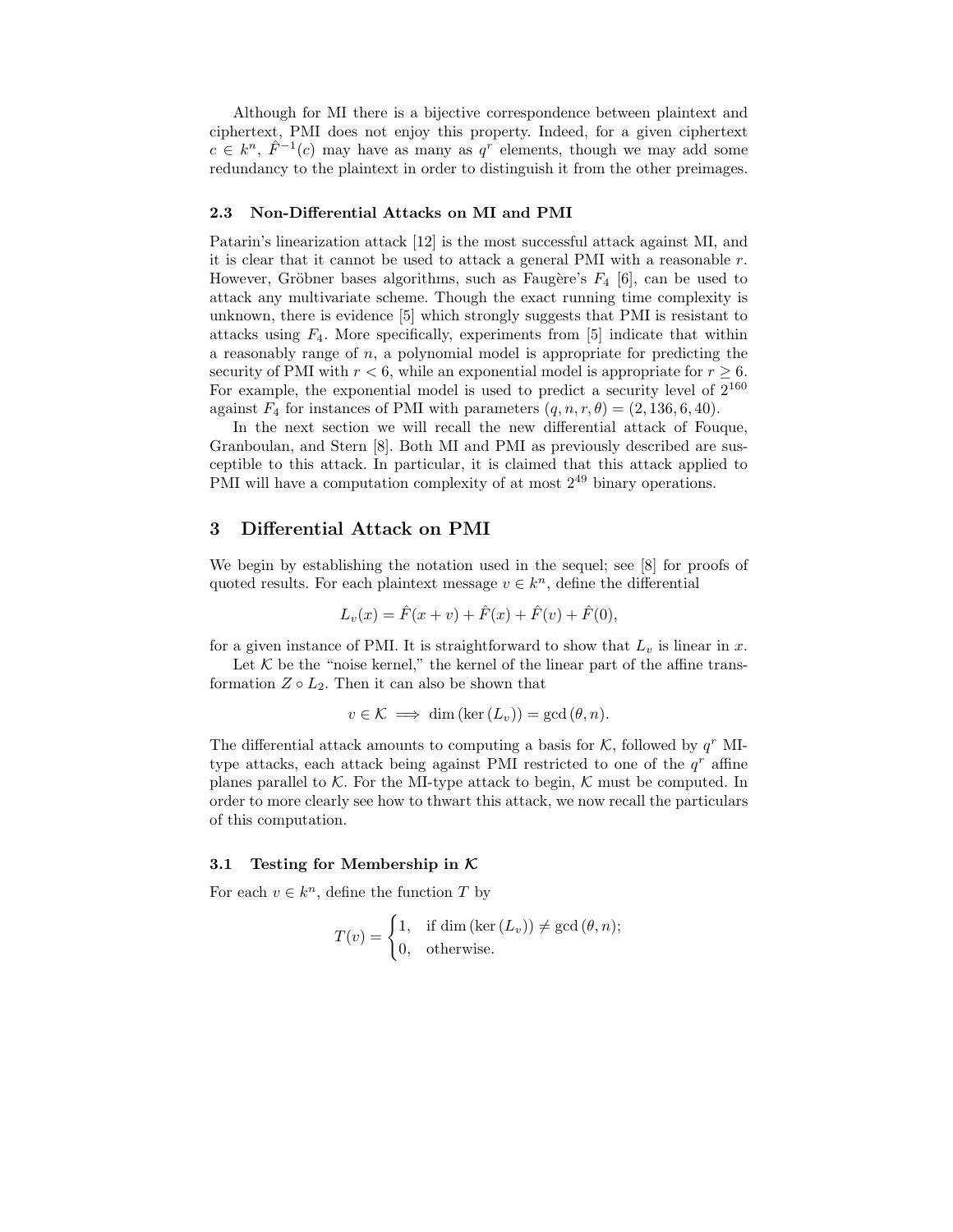Let  $\alpha = P[T(v) = 0]$  and  $\beta = P[v \in \mathcal{K}] = q^{-r}$ ; in other words,  $\alpha$  is the probability that  $T(v) = 0$ , and  $\beta$  is the probability that  $v \in \mathcal{K}$ . We can use T to devise a test for detecting whether or not a given v is very likely to be in  $\mathcal{K}$ , assuming the following proposition: If for many different  $v_i'$  such that  $T(v_i') = 0$ we have  $T(v + v_i') = 0$ , then  $v \in \mathcal{K}$  with high probability. Suppose we pick N vectors  $v'_1, \ldots, v'_N$  such that  $T(v'_i) = 0$ . Define  $p(v) = P[T(v+v'_i) = 0 | T(v'_i) = 0]$ . If v is chosen at random, then  $p(v) = \alpha$ ; otherwise,  $p(v) = \frac{\beta}{\alpha} + \frac{(\alpha - \beta)^2}{\alpha(1 - \beta)}$ . In this latter case it is not hard to show that  $\frac{p(v)}{\alpha} - 1 = \frac{\beta}{1-\beta}(\frac{1}{\alpha} - 1)^2 \doteq \beta(\frac{1}{\alpha} - 1)^2$ , where  $\frac{\beta}{1-\beta} = \beta + \beta^2 + \beta^3 + \cdots = \beta$  if  $\beta$  is very small. Thus we have the approximation  $p(v) = \alpha + \alpha \beta (\frac{1}{\alpha} - 1)^2$  whenever  $v \in \mathcal{K}$ . It follows that one way to decide whether or not  $v \in \mathcal{K}$  is to approximate  $p(v)$  and decide whether it is closer to  $\alpha$  or  $\alpha + \alpha \beta (\frac{1}{\alpha} - 1)^2$ .

At this point we note that it seems more natural to consider the function  $T'(v+v_i')=\frac{1-T(v+v_i')}{\alpha}-1$ , which has expected value  $E[T'(v+v_i')] = \frac{p(v)}{\alpha}-1$ , and then consider the average  $\frac{1}{N} \sum_{i=1}^{N} T'(v + v'_i)$ , which we expect to be close to  $\frac{p(v)}{\alpha} - 1$ , for large enough N by the Central Limit Theorem (see [7]). Then our task would be to determine whether this average is closer to 0 or  $\beta(\frac{1}{\alpha}-1)^2$ .

The new function  $T'$  is defined as above in terms of T, and is such that

$$
T'(v+v_i') = \begin{cases} \frac{1}{\alpha} - 1, & \text{with probability } p(v); \\ -1, & \text{with probability } 1 - p(v). \end{cases}
$$

Also  $\mu = E[T'(v + v'_i)] = \frac{p(v)}{\alpha} - 1$  and  $\sigma^2 = Var[T'(v + v'_i)] = \frac{p(v)(1-p(v))}{\alpha^2}$ . Let  $X_i$  be independent and identically distributed random variables with the same distribution as T', and define  $S_N = \sum_{i=1}^N X_i$ . Then the Central Limit Theorem states that

$$
P\left[\frac{S_N - N\mu}{\sigma\sqrt{N}} < x\right] \longrightarrow \mathfrak{N}(x) \quad \text{as} \quad N \longrightarrow \infty,
$$

where

$$
\mathfrak{N}(x) = \frac{1}{\sqrt{2\pi}} \int_{-\infty}^{x} e^{-y^2/2} dx
$$

is the standard normal distribution function. In other words, the Central Limit Theorem implies that the following approximation is valid for large N:

$$
A_N \approx \mu + \frac{\sigma}{\sqrt{N}} \chi,
$$

where  $A_N = \frac{1}{N} S_N$  and  $\chi$  is a random variable with standard normal distribution.

#### 3.2 Efficiency of the Test

Suppose  $v \in K$ . In this case  $\mu = \frac{p(v)}{\alpha} - 1 = \beta(\frac{1}{\alpha} - 1)^2$ , and  $\sigma^2 = \frac{p(v)(1-p(v))}{\alpha^2}$ , which can be computed in terms of  $\alpha$  and  $\beta$ . We also take  $N = \frac{1}{(\alpha\beta)^2}$ , as in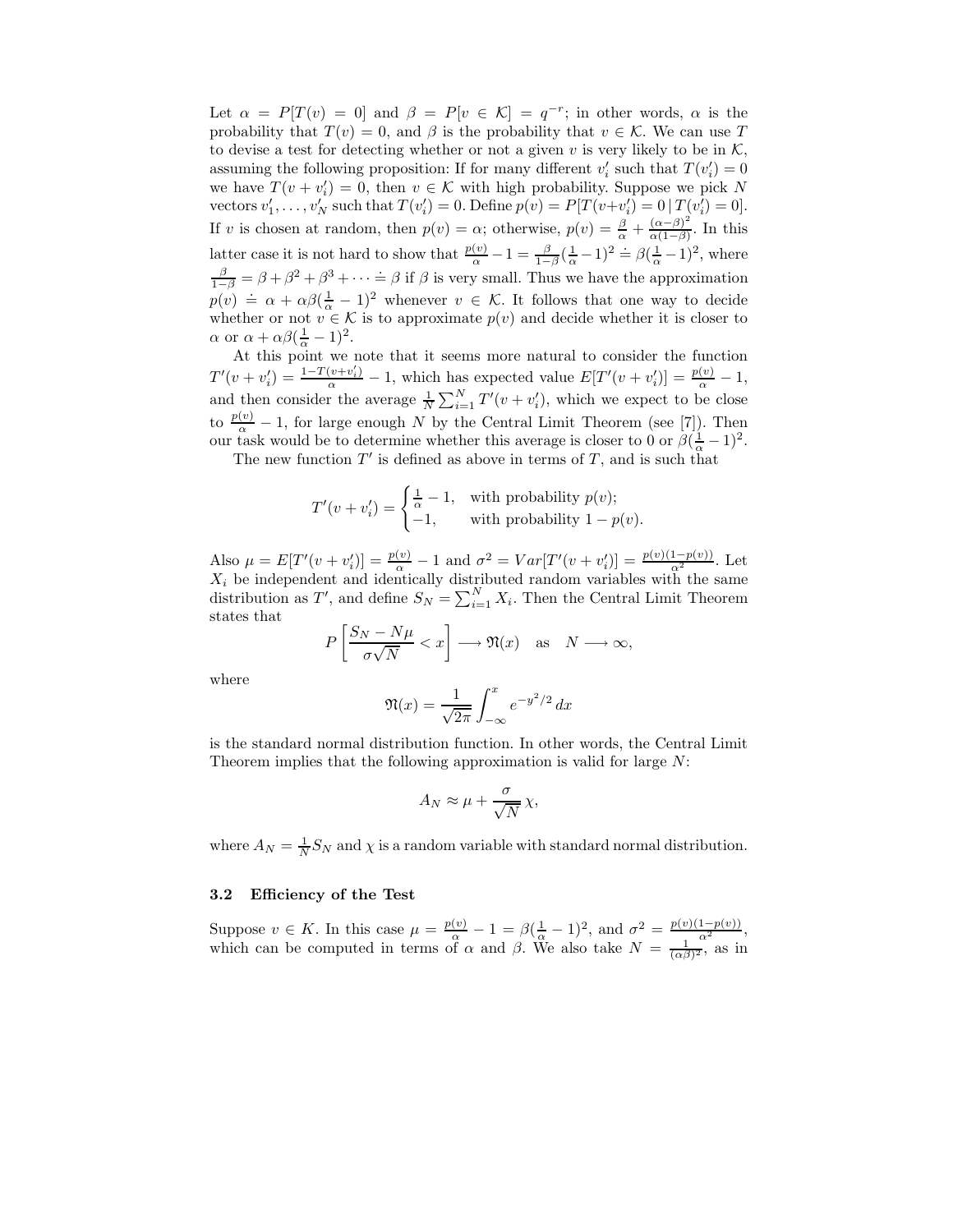[8]. We first consider the probability that the question " $A_N > \beta(\frac{1}{\alpha} - 1)^2$ ?" will return true. Equivalently, we consider the probability that

$$
\mu + \frac{\sigma}{\sqrt{N}} \chi > \beta \left(\frac{1}{\alpha} - 1\right)^2 = \mu,
$$

which is the probability that  $\chi > 0$ . But this probability is  $1 - \Re(0) = 1 - 0.5 =$ 0.5. In other words, the "efficiency" of this test is such that it detects a vector  $v \in \mathcal{K}$  (which is actually in K) roughly half of the time. If we are to collect  $n-r$ linearly independent vectors in K, then we must perform on average  $2(n - r)q^r$ tests.

## 3.3 Reliability of the Test

Let us now compute the probability that this question returns a false-positive; i.e., the question " $A_N > \beta(\frac{1}{\alpha} - 1)^2$ " returns true for  $v \notin \mathcal{K}$ . Here we must consider the probability that

$$
\mu + \frac{\sigma}{\sqrt{N}} \chi > \beta \left(\frac{1}{\alpha} - 1\right)^2,\tag{1}
$$

where now  $\mu = 0$  and  $\sigma^2 = \frac{1-\alpha}{\alpha}$ . For example, if we take  $\alpha = 0.59$  and  $\beta = 2^{-6}$  as in the examples given in [8], then this is the probability that  $\chi > 0.9819$ , which is  $1 - \mathfrak{N}(0.9819) = 1 - 0.8369 = 0.1631$ . This quantity gives us a measure of the "reliability" of this test in the sense that it tells us that roughly 16% of the  $n-r$ vectors that our test leads us to believe are in  $K$  actually are not in  $K$ . Though this might seem like a serious problem, it can be remedied by repeating the test a few times, each time with a different set of vectors  $v'_1, \ldots, v'_N$ . In the example above, by taking  $8N$  vectors  $v_i'$ , performing the test 8 times with a new set of N vectors each time, and rejecting the vector  $v$  if any of the 8 tests fails, the probability that we correctly conclude that  $v \in K$  is  $1 - (.1631)^8 = 0.9999995$ . This in turn means that the probability that there are no false-positives among our final set of  $n - r$  vectors is  $(1 - (.1631)^8)^{130} = 0.9999349$ . Therefore, if we perform 8 tests on  $\frac{2(n-r)q^r}{0.1631}$  vectors, then the probability that we have  $n-r$ vectors in  $K$  is 0.9999349.

We note that the above is a description of a modified version of Technique 1 for which a much higher degree of reliability is obtained. The authors in [8] do not necessarily require such a high level of reliability from Technique 1 since they also use Technique 2, which we have not yet addressed, as a filter to find those elements from Technique 1 which are actually in  $K$ . Later in this paper we will show that Technique 2 will not be practical once we add external perturbation in the form of the Plus method. Therefore, we have presented Technique 1 is it must be implemented to be used without filters.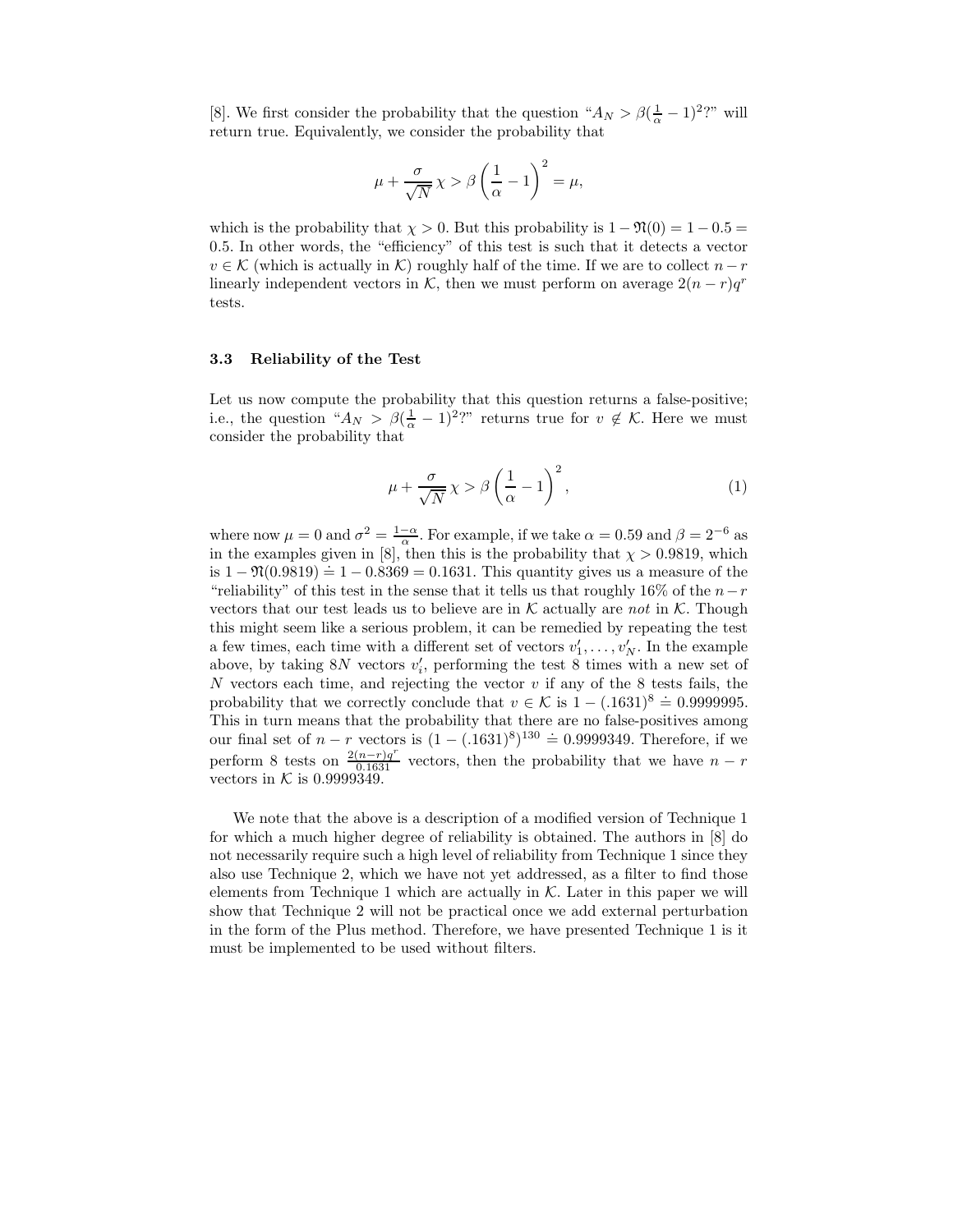## 4 Preventing Differential Attacks on PMI

One way to prevent the differential attack is to perturb the system so that the dimension of the kernel of the differential  $L_v$  is the same for nearly every vector in  $k<sup>n</sup>$ . This can be achieved by adding a sufficient number of randomly chosen quadratic polynomials according to the Plus method [14].

#### 4.1 Perturbed Matsumoto-Imai-Plus

We now present the Perturbed Matsumoto-Imai-Plus cryptosystem. We will use the same notation as before. In particular, let  $L_2$  and  $\overline{F}$  be as defined in Section 2.2. Randomly pick a quadratic polynomials  $q_i(x_1, \ldots, x_n)$  and define the map  $\bar{\bar{F}}^+ : k^n \longrightarrow k^{n+a}$ 

$$
\bar{\bar{F}}^+ = \left( \bar{\bar{F}}_1, \bar{\bar{F}}_2, \dots, \bar{\bar{F}}_n, q_1, ..., q_a \right).
$$

Let  $\hat{L}_1$  be a randomly chosen invertible affine map on  $k^{n+a}$  and define the map  $\hat{F}^+ : k^n \longrightarrow k^{n+a}$  by

$$
\hat{F}^+(x_1,\ldots,x_n) = \hat{L}_1 \circ \bar{F}^+ \circ L_2(x_1,\ldots,x_n) = (\hat{y}_1,\ldots,\hat{y}_{n+a}),
$$

The public key of the Perturbed Matsumoto-Imai-Plus (PMI+) cryptosystem consists of the  $n + a$  quadratic polynomial components  $\hat{y}_i$  of F. Clearly PMI+ is simply PMI with  $a$  additional random quadratic polynomials (externally) mixed into the system by  $L_1$ .

To decrypt, we must first invert  $\hat{L}_1$ . After we set aside the last a components, we can then apply the decryption process for the associated PMI. We note that the extra a components can be used to determine the true plaintext from among the (possibly  $q^r$ ) preimages of the given ciphertext. We now study the effect that the Plus polynomials have on the computation of  $K$  using the differential attack.

#### 4.2 PMI+ and the Effect on  $K$

We begin with the case where  $gcd(\theta, n) = 1$ . Here dim  $(ker(L_v)) = 1$  for every  $v \in \mathcal{K}$ . The fact that dim  $(\ker(L_v)) \neq 1$  for many  $v \notin \mathcal{K}$  is the very fact that Technique 1 exploits in computing  $K$ . So our task is to perturb PMI so that  $\dim (\ker(L_v)) = 1$  for nearly every  $v \notin \mathcal{K}$ .

Consider the effect on the linear differential  $L_v(x)$  upon adding Plus polynomials. We write  $M_{v,a}$  for the matrix associated with the linear differential obtained after adding a Plus polynomials, and in particular,  $M_{v,0}$  for the matrix associated with the linear differential  $L_v$  with no Plus polynomials. Let  $R(a)$  be the rank of the matrix  $M_{v,a}$ . Note that  $R(a) < n$ , since  $M_{v,a} v^T = 0$  for any a.

Suppose we add one more Plus polynomial (increase a by one). What is the probability that  $R(a + 1) = R(a) + 1$ ? Note that if  $R(a) = n - 1$ , then this probability is zero since  $R(a) < n$ . So let's assume  $R(a) = n - i$ , where  $i = 2, 3, \ldots, n-1$ . This probability is equivalent to the probability that we choose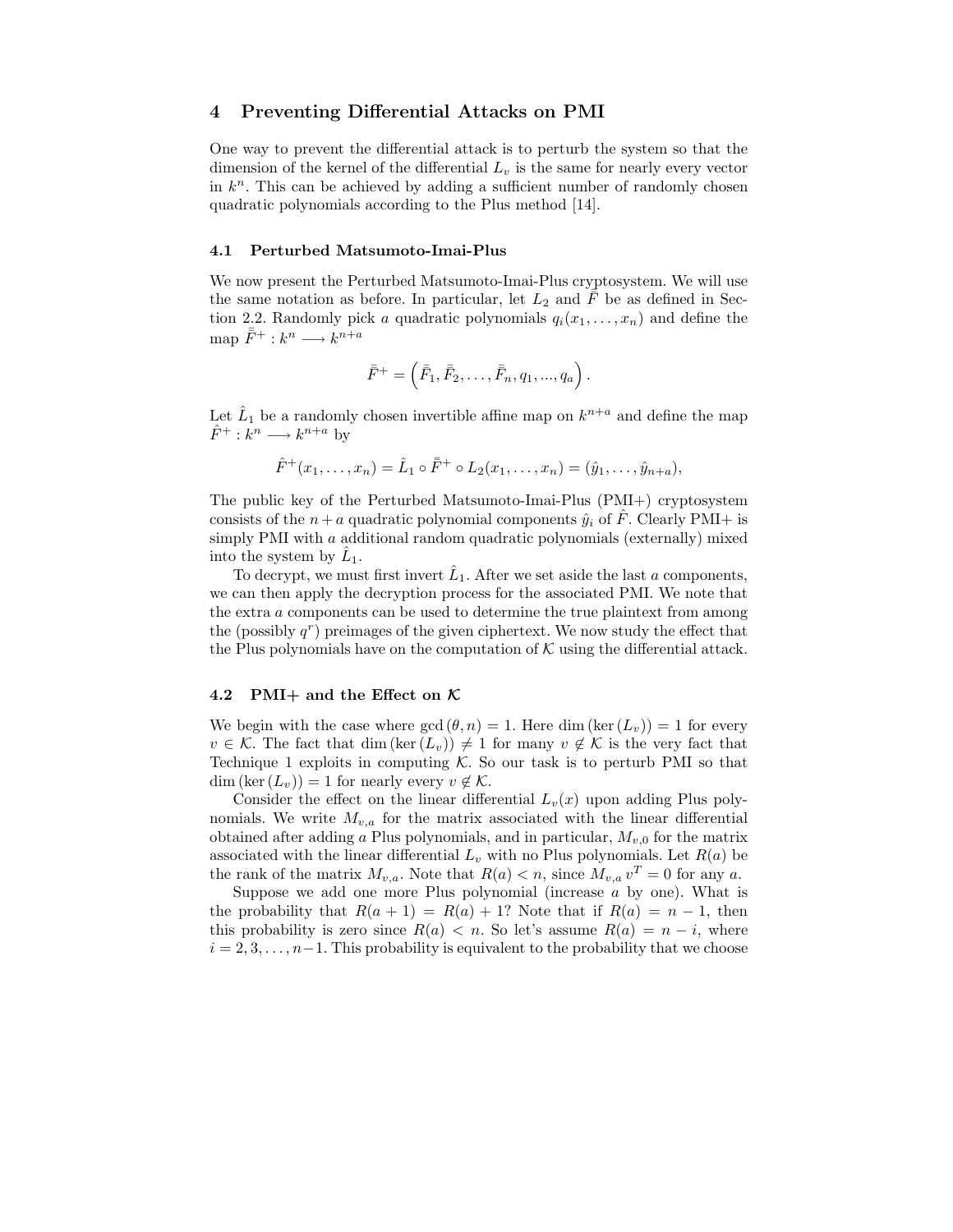a new row-vector to be added to form  $M_{v,a+1}$  from  $M_{v,a}$ , which is orthogonal to v and is not in the span of the row-vectors of  $M_{v,a}$ . The space of vectors orthogonal to v is of dimension  $n-1$ , and the span of the row-vectors of  $M_{v,a}$ is of dimension  $n - i$ , hence the probability that  $R(a + 1) = R(a) + 1$  will be  $1 - 2^{1-i}$ , where  $i = 2, 3, ..., n - 1$ . Thus, if  $n_{\delta,a}$  is the number of vectors v with dim (ker  $(M_{v,a}) = \delta$ , for a given a and  $\delta = 1, 2, \ldots, n-1$ , then we expect:

$$
n_{\delta, a+1} = n_{\delta, a} \cdot 2^{1-\delta} + n_{\delta+1, a} \cdot (1 - 2^{-\delta})
$$

In order to obtain the distribution for  $n_{\delta,a}$  when  $a = 0$ , and to predict how large we must choose  $a$  in order to protect PMI+ from the differential attack, we will use the language of Markov chains [9]. Let  $P = (p_{ij})$  be the  $n \times n$  matrix with entries given by:

$$
p_{ij} = \begin{cases} 2^{-i+1}, & \text{if } i = j; \\ 1 - 2^{-i+1}, & \text{if } i = j + 1; \\ 0, & \text{otherwise.} \end{cases}
$$

Then for a fixed vector  $v \in k^n$ ,  $p_{ij}$  gives the 1-step transition probability from state  $s_i$  to  $s_j$  upon appending a randomly chosen row vector to  $M_{v,a}$ , where state  $s_i$  corresponds to nullity $(M_{v,a}) = i$ . Here  $s_1$  is an absorbing state and for all other  $i \neq 1$ ,  $s_i$  is a transient state.

Let  $\mathcal{M}_v$  be the matrix associated with MI for a given v. Without loss of generality, assume that  $L_2$  is chosen so the the perturbation  $Z$  is a function only of r variables, say  $x_1, \ldots, x_r$ . Adding the perturbation then is analogous to removing the first r columns of  $\mathcal{M}_v$  and replacing them with r randomly chosen column vectors. Deleting  $r$  columns will increase the nullity to either  $r+1$  with probability  $\binom{n-1}{r}\big/\binom{n}{r} = 1-\frac{r}{n}$ , or r with probability  $\binom{n-1}{r-1}\big/\binom{n}{r} = \frac{r}{n}$ . If we then add  $r$  random column vectors to this matrix one at a time, the nullity will increase according to r-step transition probability matrix  $P_r^r$ , where  $P_r$  is the top-left  $(r + 1) \times (r + 1)$  submatrix of P. In particular, if we let  $\pi_0 = (0, 0, \ldots, 0, \frac{r}{n}, 1 - \frac{r}{n})$  be the initial state distribution vector, then  $\pi_0 P_r^r$ can be used to calculate the probability that nullity $(M_{v,0}) = i$ . For example, if  $n = 31$  and  $r = 6$ , then these probabilities are given by:

$$
\pi_0 P_6^6 = \left(\begin{array}{c} 0.350125 \\ 0.539086 \\ 0.106813 \\ 3.94582 \times 10^{-3} \\ 3.01929 \times 10^{-5} \\ 4.67581 \times 10^{-8} \\ 1.17354 \times 10^{-11} \end{array}\right)
$$

Finally, to obtain the probability that nullity $(M_{v,a}) = i$ , we let  $\pi' = \pi_0 P_r^r$  and compute  $\pi'P^a$ 

We performed experiments to test the validity of our model. Each experiment was characterized by an instance of PMI defined by the parameters  $(q, n, r, \theta)$ ,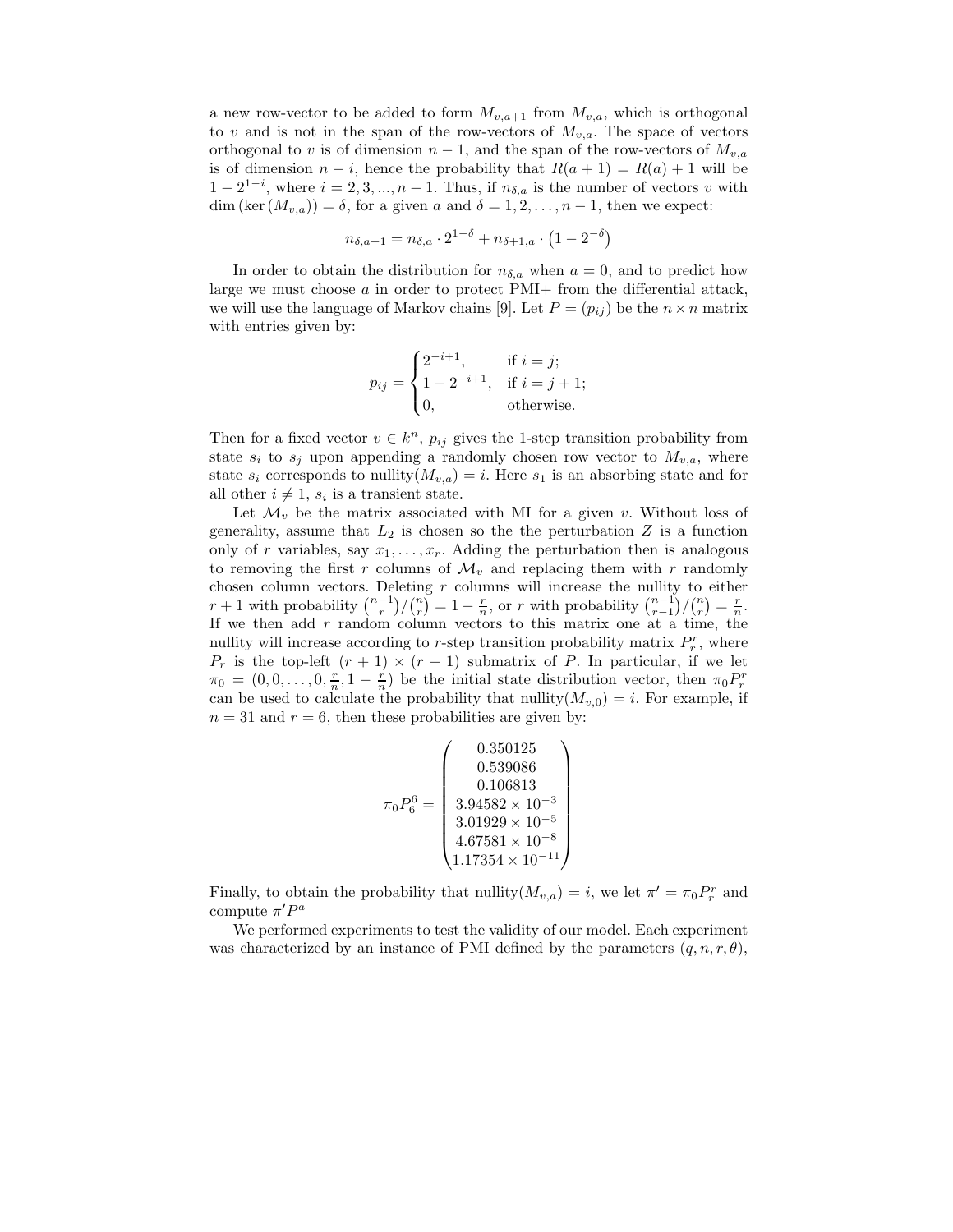the number of Plus polynomials a, and  $\kappa$  randomly chosen test vectors. For each test vector v, we computed dim (ker  $(M_{v,a})$ ). Tables 1 and 2 report the observed (predicted) values of  $n_{\delta,a}$  for two experiments performed with parameters  $(q, n, r, \theta, \kappa) = (2, 31, 6, 2, 2^{15})$  and  $(2, 36, 6, 4, 2^{15})$ , respectively, each with  $a = 0, 1, 2, \ldots, 11$ . The predictions for  $a = 0$  are obtained from the matrix  $\pi' = \pi_0 P_r^r$ , while the predictions for  $a > 0$  are obtained by using the observed distribution from  $a - 1$  and the 1-step transition matrix  $P_r$ .

We note that although the predictions for  $a = 0$  are not as accurate as those for  $a > 0$ , this is likely due to the fact that we chose the perturbation variables  $z_1, \ldots, z_r$  in a simplified way for the experiments.

|                  | $v \notin \mathcal{K}$ |               |              |                 |              |  |  |  |
|------------------|------------------------|---------------|--------------|-----------------|--------------|--|--|--|
| $\boldsymbol{a}$ | $\delta = 1$           | $\delta = 2$  | $\delta = 3$ | $\delta = 4$    | $\delta = 1$ |  |  |  |
| 0                | 19003(11304)           | 12182 (17404) | 1081 (3448)  | 19<br>(127)     | 483          |  |  |  |
| 1                | 25081 (25094)          | 6906 (6902)   | 298 (287)    | 0(2)            | 483          |  |  |  |
| 2 <sub>1</sub>   | 28548 (28534)          | 3660 (3676)   | 77 (74)      | 0(0)            | 483          |  |  |  |
| 3                | 30366 (30378)          | 1896 (1888)   | 23 (19)      | 0(0)            | 483          |  |  |  |
| 4                | 31334 (31314)          | 944 (965)     | 7(6)         | 0(0)            | 483          |  |  |  |
|                  | 5 31810 (31806)        | 473 (477)     | 2(2)         | 0(0)            | 483          |  |  |  |
| 6                | 32040 (32046)          | 244 (238)     | 1(0)         | 0(0)            | 483          |  |  |  |
|                  | 7 32154 (32162)        | 130 (123)     | 1(0)         | 0(0)            | 483          |  |  |  |
| 8                | 32208(32219)           | (66)<br>77    | 0(0)         | (0)<br>0        | 483          |  |  |  |
| 9                | 32246 (32246)          | (38)<br>39    | 0(0)         | (0)<br>0        | 483          |  |  |  |
|                  | 10 32263 (32266)       | 22(20)        | 0(0)         | (0)<br>0        | 483          |  |  |  |
| 11               | 32278 (32274)          | 7(11)         | 0(0)         | (0)<br>$^{(1)}$ | 483          |  |  |  |

**Table 1.** Observed (predicted) values of  $n_{\delta,a}$  for  $(q, n, r, \theta, \kappa) = (2, 31, 6, 2, 2^{15})$  and  $a = 0, 1, \ldots, 11.$ 

It remains to predict how large a must be in order to protect PMI+ against a differential attack. As was previously stated, the effect of adding Plus polynomials is to increase the value of  $\alpha$ . In the example given in [8]  $\alpha = 0.59$  and so the question " $A_N > \beta(\frac{1}{\alpha} - 1)^2$ " is answered with a false-positive with the probability that  $\chi > 0.9819$ , which is 0.1631. Now suppose the attacker is willing to do as much as  $2^{2w}$  work to correctly decide the answer to this test with this same probability. Then Inequality (1) becomes

$$
\chi > \frac{\sqrt{N}}{\sigma} \left[ \beta \left( \frac{1}{\alpha} - 1 \right)^2 - \mu \right] = 2^{w-r} \left( \frac{1 - \alpha}{\alpha} \right)^{3/2}.
$$

If we assume that we are using Technique 1 as described in Section 4, then our total work (for the entire attack) will be

$$
8N \cdot \frac{n^3}{6} \cdot \frac{2(n-r)q^r}{0.1631} \quad \doteq \quad 2^{2w+38.32},
$$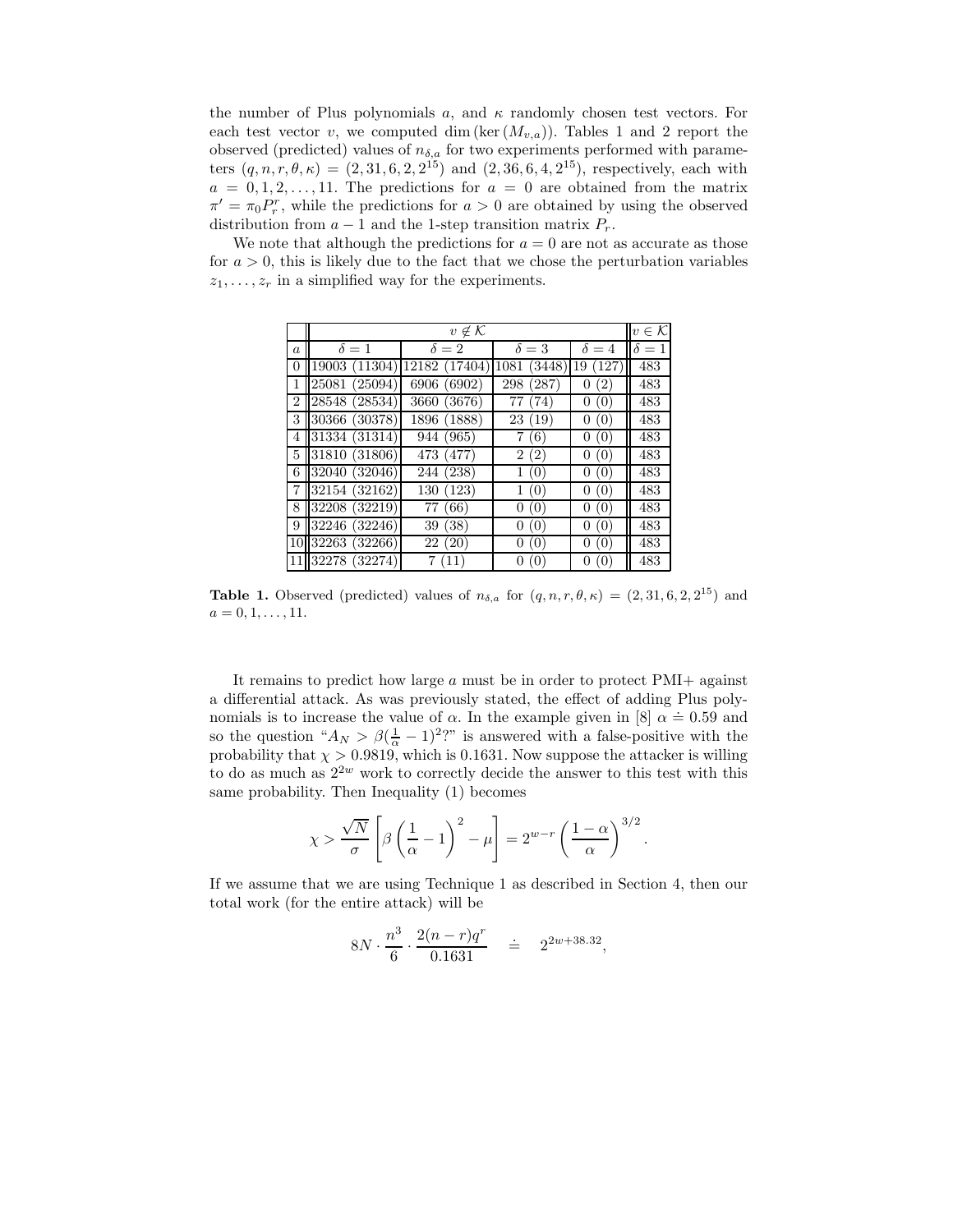|                  | $v \notin \mathcal{K}$ |                           |            |              |            | $v \in \mathcal{K}$ |                |                   |              |
|------------------|------------------------|---------------------------|------------|--------------|------------|---------------------|----------------|-------------------|--------------|
| $\boldsymbol{a}$ | $\delta=1$             | $\delta=2$                | $\delta=3$ | $\delta = 4$ | $\delta=5$ | $\delta=1$          | $\delta=2$     | $\delta=3$        | $\delta = 4$ |
| $\overline{0}$   | 14602 (101)            | 14942 (2274) 2610 (16272) |            | 120 (1865)   | 2(37)      | $\overline{0}$      | $\overline{0}$ | $\theta$          | 492          |
| 1                | 21975 (22073)          | 9550 (9428)               | 722 (758)  | 28(17)       | 1(0)       | 0(0)                | 0(0)(0)        | 433 (430) 59 (62) |              |
| $\overline{2}$   | 26693 (26750)          | 5367 (5316)               | 210 (205)  | 6(4)         | 0(0)       | 0(0)                | 322 (325)      | 165(160)          | 5(7)         |
| 3                | 29380 (29376)          | 2838 (2841)               | 58 (58)    | 0(1)         | 0(0)       | 167(161)            | 273 (285)      | 52(46)            | 0(1)         |
| 4                | 30810 (30799)          | 1457 (1462)               | 9(14)      | 0(0)         | 0(0)       | 295(304)            | 180 (176)      | 17(13)            | 0(0)         |
| 5                | 31519 (31538)          | 756 (735)                 | 1(2)       | 0(0)         | 0(0)       | 383 (385)           | 106(103)       | 3(4)              | 0(0)         |
| 6                | 31916 (31897)          | 359 (379)                 | 1(0)       | 0(0)         | 0(0)       | 433 (436)           | 57(55)         | 2(1)              | 0(0)         |
| $\overline{7}$   | 32095 (32096)          | 181 (180)                 | 0(0)       | 0(0)         | 0(0)       | 460 (462)           | 30(30)         | 2(0)              | 0(0)         |
| 8                | 32205 (32186)          | 71 (90)                   | 0(0)       | 0(0)         | 0(0)       | 470 (475)           | 21(16)         | 1(0)              | 0(0)         |
| 9                | 32246 (32240)          | 30(36)                    | 0(0)       | 0(0)         | 0(0)       | 481 (480)           | 11(11)         | 0(0)              | 0(0)         |
|                  | 10 32258 (32261)       | 18(15)                    | 0(0)       | 0(0)         | 0(0)       | (486)<br>487        | 5(6)           | 0(0)              | 0(0)         |
|                  | 11 32270 (32267)       | 6(9)                      | 0(0)       | 0(0)         | 0(0)       | (490)<br>490        | 2(2)           | 0(0)              | 0(0)         |

Table 2. Observed (predicted) values of  $n_{\delta,a}$  for  $(q, n, r, \theta, \kappa) = (2, 36, 6, 4, 2^{15})$  and  $a = 0, 1, \ldots, 11.$ 

which if we want less than  $2^{80}$  then we must have  $w < 20.84$ . This implies that we must take  $2^{14.84} \left(\frac{1-\alpha}{\alpha}\right)^{3/2} < 0.9819$ , or  $\alpha > 0.998962$  if we wish to thwart this attack. To compute the value of a necessary to insure  $\alpha > 0.998962$ , we use the matrix P. In particular, we must compute a so that the first entry of  $\pi'P^a$ is greater than 0.998962. If we take  $n = 136$ ,  $r = 6$ , and  $gcd(\theta, n) = 1$ , then we must take  $a \geq 10$ .

Finally, we consider  $gcd(\theta, n) \neq 1$ . Let  $g = gcd(\theta, n)$ . If  $v \in \mathcal{K}$ , then nullity $(M_{v,0}) = g$ ; otherwise nullity $(M_{v,0}) \in \{g-r,\ldots,g+r\}$ . We must now add roughly g Plus polynomials just to get to a situation similar to the  $g = 1$ case. Thus, by taking  $a = g + 10$ , we can protect the special case of  $g \neq 1$  from the differential attack.

## 4.3 Using Filters with the Differential Attack and Other Security Concerns

We now address Technique 2 of [8]. The idea of this technique is to look for a maximal clique in the graph with vertices  $v \in k^n$  such that  $T(v) = 0$ , where two vertices  $v, v'$  are connected if  $T(v + v') = 0$ . Since K is a subspace of  $k^n$ , the elements of  $K$  form a clique. The hypothesis underlying Technique 2 is that if we look at a big enough subgraph then the maximal clique in this subgraph will consist almost exclusively of vectors from  $K$ . However, by increasing the value of  $\alpha$  near one, this clique is now very likely to have many elements not in K (in fact almost *every* element of  $k^n$  is in the clique) and therefore membership in this clique cannot be used as a filter to Technique 1.

We must be careful not to add too many extra polynomials since otherwise we may create a weakness to Gröbner bases attacks  $[2, 16]$ . From  $[5]$ , we know that if we choose  $r = 6$  and  $n > 83$ , then we can expect the PMI cryptosystem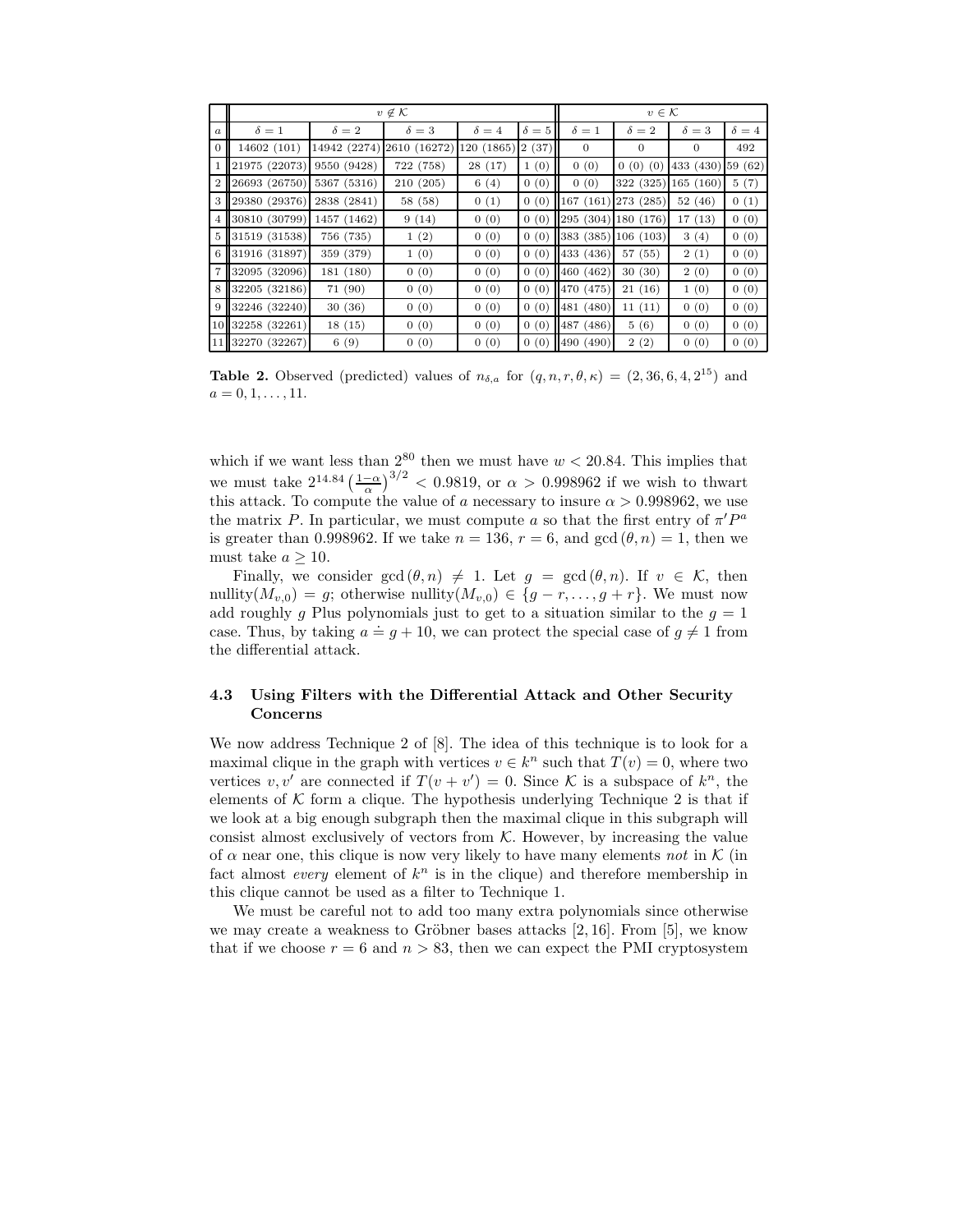to have the security of  $2^{80}$  against such an attack using  $F_4$ . In order to create a secure PMI+ scheme from these parameters, we suggest  $(q, n, r, \theta) = (2, 84, 6, 4)$ and  $a = 14$ . Since we have added relatively very few extra polynomials, the attack complexity of  $F_4$  will be essentially the same as it is for the corresponding PMI. Other secure implementations include the now-salvaged scheme  $(q, n, r, \theta) = (2, 136, 6, 8)$  with  $a = 18$ , or any  $(q, n, r, \theta)$  with  $a = 11, g = 1, r = 6$ and  $n > 84$ . In summary, when designing PMI+, one must be careful with the choice of  $g = \gcd(\theta, n)$ , as  $g + 10$  extra polynomials will be needed in order to defend against the differential attack, but if  $g$  is too large the extra polynomials may increase the vulnerability to a Gröbner basis attack.

Of course, it may also be possible to attack PMI+ by looking for ways to somehow separate the PMI polynomials from the Plus polynomials. If this was possible, the differential attack could then proceed as with PMI alone. However this approach has yet to be successfully applied to the MI-Minus-Plus cryptosystem [14], as we have no such method to differentiate between MI polynomials and random polynomials. Therefore, it seems unlikely that such an approach will be successfully applied to  $PMI+$ .

As we mentioned before, the extra Plus polynomials can be used to identify the true plaintext from among all preimages of a given ciphertext. Though the Plus polynomials slightly decrease the efficiency and increase the key sizes of the scheme, they do serve to both protect against the differential attack and aid in finding the true plaintext during the decryption process.

Recently, the perturbation method was also applied to the HFE cryptosystem to improve its security and efficiency [4]. Our preliminary experiments suggest that the differential analysis attack cannot be used to attack HFE, though further experiments and theoretical arguments are needed to confirm this hypothesis.

## 5 Conclusion

We have presented a method for preventing differential attacks against multivariate schemes. In particular, we have shown that by externally adding as few as 10 Plus polynomials in the case where  $gcd(\theta, n) = 1$ , we create a new scheme (PMI+) which is resistant to the differential attack. Since very few extra polynomials are needed, the threat posed by Gröbner bases attacks is not significantly increased. If  $q = \gcd(\theta, n) \neq 1$ , then as few as  $q + 10$  Plus polynomials will be needed to protect PMI+, though we do not claim PMI+ will be secure against Gröbner bases attacks if g is large. In any case, as long as the external perturbation is not too large, the efficiency of PMI+ will not be significantly degraded. In fact, the extra Plus polynomials can be used to identify the true plaintext from among all pre-images of a given ciphertext. For use in practical implementations, which will enjoy a security level of  $2^{80}$ , we suggest that  $n \geq 83$ ,  $r = 6$ and  $a = 14$  whenever  $g \le 4$ . In particular the scheme  $(q, n, r, \theta) = (2, 136, 6, 8)$ with  $a = 18$  will be both very efficient and have a security level of  $2^{80}$ . Sizes for the public keys of these implementations are roughly 41 kilobytes and 175 kilobytes, respectively.